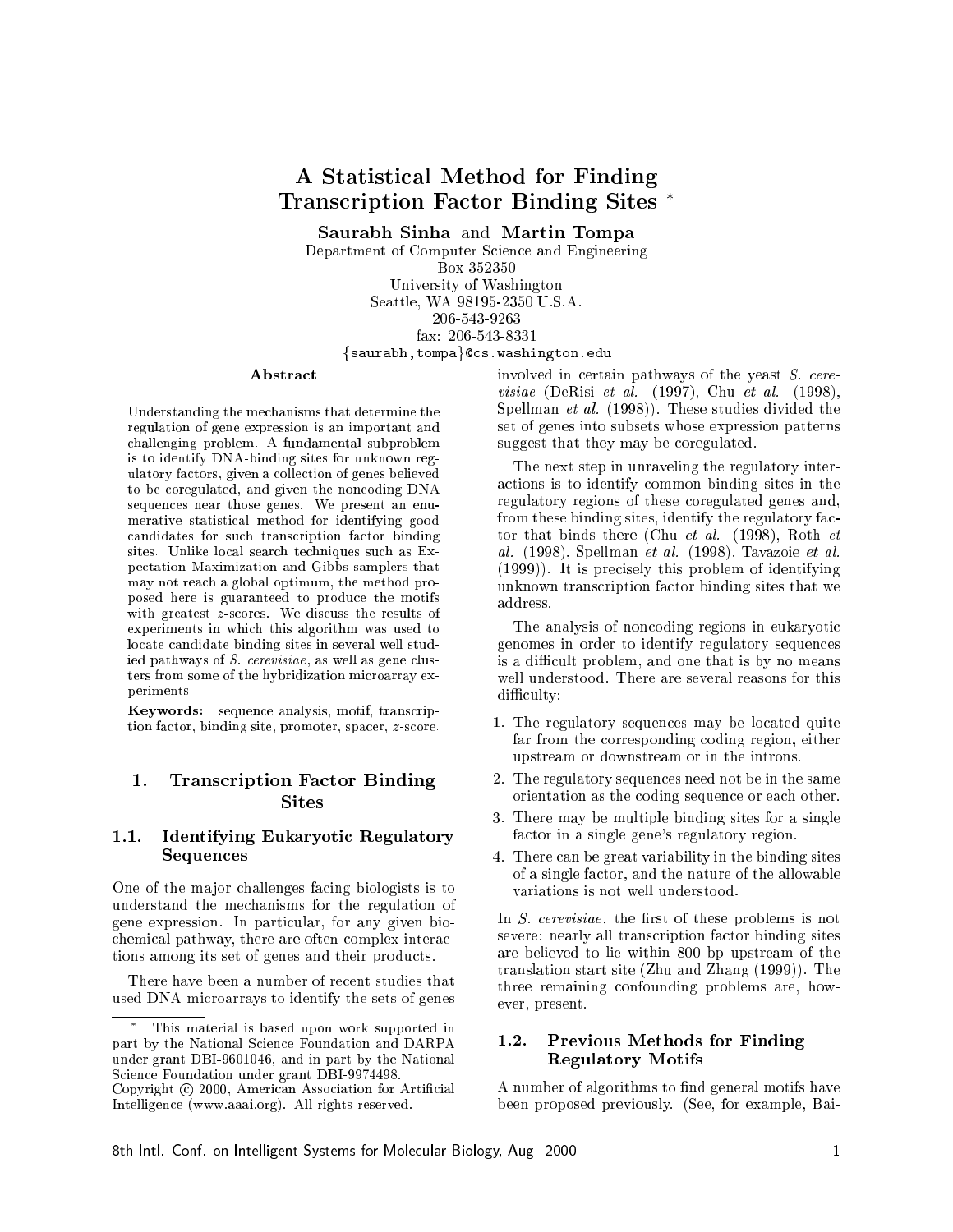ley and Elkan (1995), Fraenkel et al. (1995), Galas et al. (1985), Hertz and Stormo (1999), Lawren
e et al. (1993), Lawren
e and Reilly (1990), Rigoutsos and Floratos (1998), Ro
ke and Tompa (1998), and Staden (1989).) Many of these algorithms are designed to find longer and more general motifs than are required for identifying transcription factor binding sites. The types of general motif used in the cited references include weight matrices, alignments, and gapped alignments. The pri
e paid for this generality is that many of the cited algorithms are not guaranteed to find globally optimal solutions, sin
e they employ some form of lo
al sear
h, su
h as Gibbs sampling, expe
tation maximization, and greedy algorithms, that may end in a local optimum. There have been a few studies that have applied these local search techniques specifically to the problem of identifying trans
ription fa
tor binding sites in *S. cerevisiae* (Chu et al. (1998), Roth et al. (1998), Spellman et al. (1998), Tavazoie *et al.*  $(1999)$ , with some success.

The number of well conserved bases in the collection of binding sites of a single S. erevisiae transcription factor is typically six to ten (Wingender et al.  $(1996)$ , Zhu and Zhang  $(1999)$ ). This number is small enough that, for this particular problem, one need not rely on su
h general lo
al sear
h heuristics. Instead, one can afford to use enumerative methods that guarantee global optimality. This is the approach taken by the current paper, whose method is most closely allied to that of van Helden et al. (1998) and Tompa (1999).

Van Helden et al. (1998) used an enumerative statistical method to tackle the same problem of finding transcription factor binding sites in  $S.$  cerevisiae. Their method proved reasonably successful at finding short, contiguous transcription factor binding sites. However, their method suffers from some drawbacks that we rectify:

- 1. They onsider only exa
t mat
hes, disallowing variations in the binding site instan
es of a given transcription factor.
- 2. Their motifs do not include "spacers", which precludes their algorithm from finding such well known binding sites as that of Gal4p, whose onsensus is CGGNNNNNNNNNNNNCCG (Wingender et al. 1996; Zhu & Zhang 1999).
- 3. In their statistical model, they assume that ocurren
es of a motif at distin
t sequen
e positions are probabilisti
ally independent, whereas in reality overlapping occurrences (in both orientations) have rather omplex dependen
ies (Ni
odeme et al. (1999)).
- 4. Their measure of statistical significance of a motif  $s$  is based on the frequency of occurrence of  $s$ over all regulatory regions of the genome. This

is problemati for those motifs that appear rarely, because there may be insufficient data to support reliable statisti
s. (See Salzberg et al. (1998) for a discussion.) The more standard Markov hain model that we employ an be based on the frequen
ies of shorter (and hen
e more frequent) oligonu
leotides.

Brāzma et al. (1998) employed a similar technique for identifying binding sites. They did allow their motifs to contain up to three occurrences of the N character.

Tompa (1999) used an enumerative method similar to that of van Helden  $et$  al. (1998), but for finding ribosome binding sites in prokaryoti genomes. We adopt some of that work's statistical considerations here, in particular, the use of a Markov hain to model the ba
kground genomi distribution, the use of z-score as the measure of statistical significance, and attention to the autocorrelation of overlapping motif instan
es. However, Tompa's algorithm also suffers some shortcomings for the present appli
ation:

- 1. Tompa's algorithm also did not allow for spa
ers in the motifs, sin
e they seemed irrelevant in the prokaryotic ribosome binding site problem.
- 2. The allowable variability among binding site instances that proved sufficient for the prokaryotic ribosome binding site problem, namely zero or one substitution from some onsensus sequen
e, proved insufficient in the present application.
- 3. The possibility of multiple binding sites for a single fa
tor in a single gene's regulatory region does not arise in the prokaryotic ribosome binding site problem. This complicates the motif autocorrelation omputation.

## 2. Motifs and Their Significance

## 2.1. Variability Among Binding Site Instan
es

The first question that must be addressed is "What constitutes a motif?" for the application of transcription factor binding sites in S. cerevisiae. An inspe
tion of trans
ription fa
tor databases (su
h as TRANSFAC (Wingender et al. 1996) or SCPD (Zhu & Zhang 1999)), or of the relevant literature (particularly Jones *et al.*  $(1992)$ , which is rich in examples, and also Blaiseau et al. (1997), Mai and Breeden (1997), M
Inerny et al. (1997), Nurrish and Treisman (1995), Oshima et al. (1996), and Wemmie et al. (1994)) reveals that there is signi
ant variation among the binding sites of any single transcription factor, so that it is overly rigid to insist on exact matches among motif instances. Moreover, the nature of the variability itself varies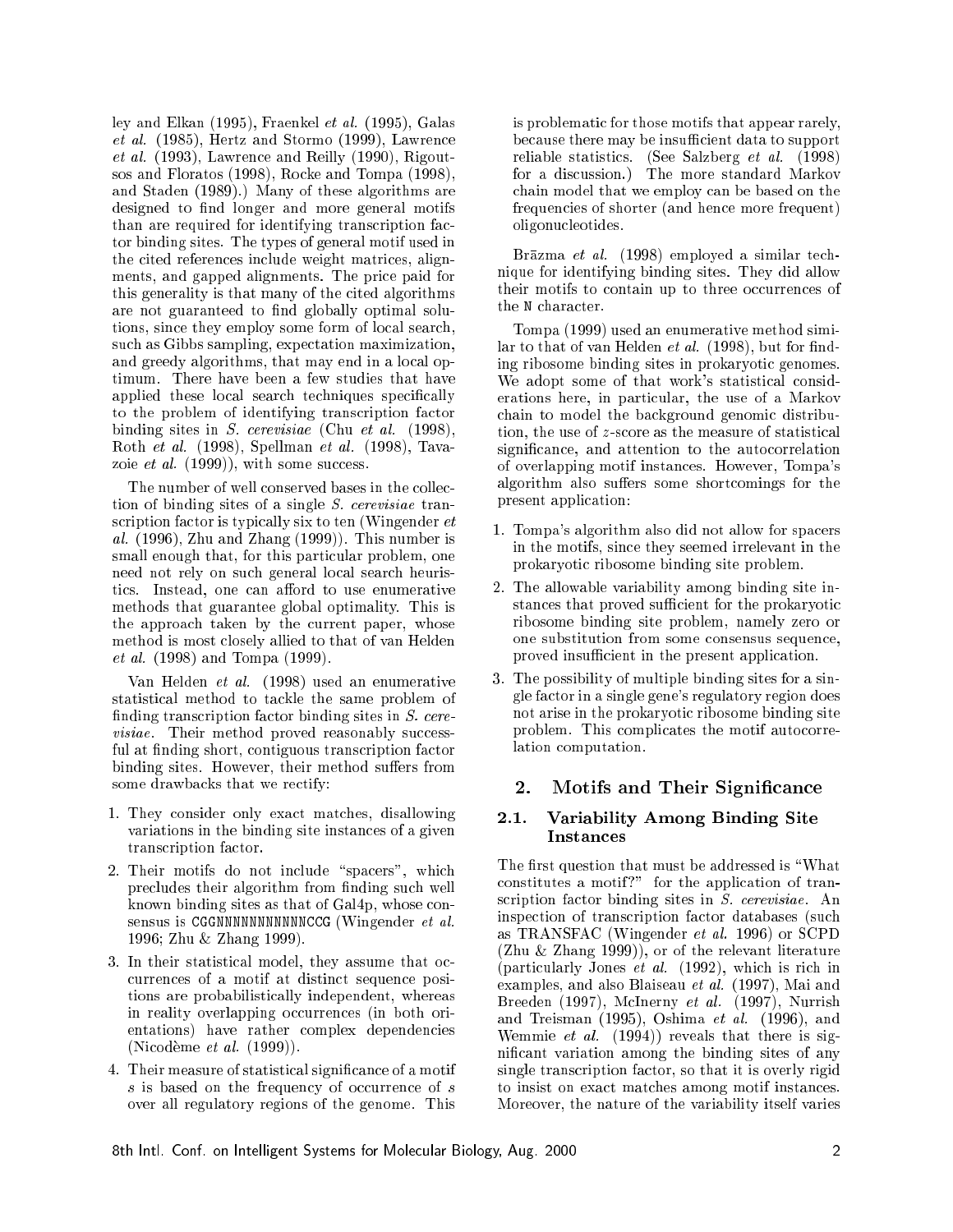from factor to factor, so that the "correct" motif model is far from lear.

Certain trends that must be in
orporated in the motif model do, however, emerge:

- 1. Like the Gal4p binding site onsensus mentioned in Section 1.2, many of the motifs have spacers varying in length from 1 to 11 bp. The spa
er usually occurs at the middle of the motif, often be
ause the fa
tors bind as dimers.
- 2. The number of well onserved bases (not in
luding spacers, of course) is usually in the range  $6-$ 10.
- 3. When there is variation in a onserved motif position, it is often a transition (that is, the substitution of a purine for a purine, or a pyrimidine for a pyrimidine) rather than a transversion. This is be
ause of the similarity in nu
leotide size ne
essary to fit the transcription factor's fixed DNAbinding domain. Somewhat less often, the variation in a given position may be between a pair of omplementary bases. Other positional variations are rarer.
- 4. Insertions and deletions among binding sites are uncommon, again because of the fixed structure of the fa
tor's DNA-binding domain.

Based on these observations, a motif for our application will be a string over the alphabet  $\{A, C, G, T, R, Y, S, W, N\}$ , with 0-11 consecutive N's at the enter, and a limited number of R's (purine), Y's (pyrimidine), S's (strong), and W's (weak). We hoose su
h a onsensus model rather than (say) a weight matrix in order to be able to enumerate motifs. Note that there is little need to allow further variation in motif instan
es, sin
e the variation is already in
orporated in the motif 's allowan
e of R, Y, S, W, N. An examination of 50 binding site consensi in
luded in SCPD (Zhu & Zhang 1999) revealed that the number of consensi that exactly fit this characterization is  $31(62%)$ . About 10 more fit the characterization if very slight differences from the exact consensus are tolerated.

#### 2.2. Measure of Statistical Significance

Given some set of (presumably coregulated) S. cere*visiae* genes, the input to our problem is the corresponding set of upstream sequences, each having length 800 bp and having its 3' end at the gene's translation start site.

A good measure for omparing motifs must take into account both the absolute number of occurren
es of the motif in the input sequen
es, and the ba
kground genomi distribution. (See Tompa (1999) for a detailed dis
ussion.) For ea
h motif  $s$ , let  $N_s$  be the number of occurrences of  $s$  in the

input sequen
es, allowing an arbitrary number of o

urren
es per upstream sequen
e. A reasonable measure of  $s$  as a motif, then, would reflect how unlikely it would be to have  $N_s$  occurrences, if the sequences were instead drawn at random according to the ba
kground distribution.

More specifically, let  $X$  be a set of random DNA sequences of the same number and lengths as the input sequen
es, but generated by a Markov chain of order  $m$ , whose transition probabilities are determined by the  $(m + 1)$ -mer frequencies in the full complement of  $6000+$  upstream regions (ea
h of length 800 bp) in S. erevisiae. (In our experiments, we chose  $m = 3$  in order for the ba
kground model to in
lude the TATA, AAAA, and TTTT sequen
es that are ubiquitous throughout the genome's upstream regions (van Helden, Andre, & Collado-Vides 1998).) Let the random variable  $X_s$ be the number of occurrences of the motif  $s$  in  $X$ . and let  $E(X_s)$  and  $\sigma(X_s)$  be its mean and standard deviation, respectively. Then the *z*-score associated with s is

$$
z_s = \frac{N_s - E(X_s)}{\sigma(X_s)}.\tag{1}
$$

The measure  $z_s$  is the number of standard deviations by which the observed value  $N_s$  exceeds its expectation, and is sometimes called the "normal deviate" or "deviation in standard units". See Leung *et al.* (1996) for a detailed discussion of this statistic. The *z*-score  $z<sub>s</sub>$  obeys, in the asymptotic limit, a normal distribution. This is known to be the case when  $X$  is a singleton set: see Nicodème et al. (1999, Theorem 2). The result extends to an arbitrary finite set  $X$  (with equal sized regions) by a Central Limit Theorem due to Lindeberg (Feller 1993, Section X.1, Formula 1.4). The measure  $z<sub>s</sub>$  is normalized to have mean 0 and standard deviation 1, making it suitable for comparing different motifs s.

What remains to discuss, then, is how to compute the mean  $E(X_s)$  and standard deviation  $\sigma(X_s)$ . The former is straightforward but the latter, be ause of the possibility of overlap of a motif with itself (in either orientation), is not. Fortunately, this problem of pattern auto
orrelation has been well studied, beginning with its introduction by Guibas and Odlyzko (1981). (See the ex
ellent overview by Nicodème et al. (1999).) In particular, a method for omputing the standard deviation  $\sigma(X_s)$  that is more efficient than using the general recurrence formulae of Nicodème et al. (1999) was presented by Kleffe and Borodovsky (1992) for firstorder Markov 
hains and the ase in whi
h the motif s is a single string. We have generalized their formulae to our case, in which s represents a finite set of strings. (See also Regnier (1998).) Note that, in this case, one must take into account all possibilities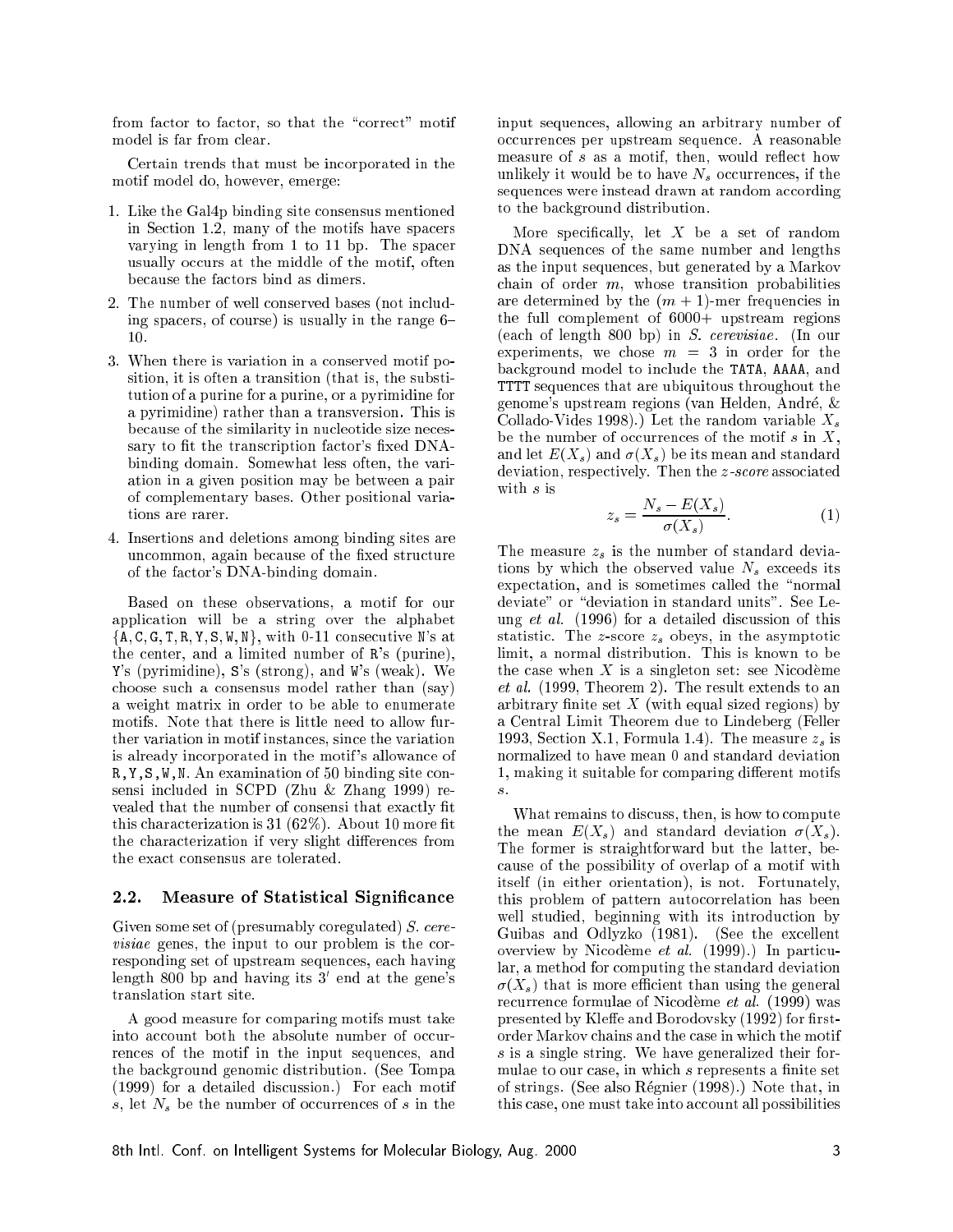of one string in the set overlapping with any other. Our extension allows higher order Markov hains, spacers to be handled at no extra run-time cost, and the possibility of a motif occurring in either orientation, none of whi
h were relevant onsiderations for Kleffe and Borodovsky. All these changes taken together result in a substantial modification of the formulae of Kleffe and Borodovsky: see the Appendix for details.

#### 2.3. Algorithm Summary

The omplete algorithm is summarized as follows. The inputs to the algorithm are

- 1. a set of upstream sequen
es,
- 2. the number of nonspacer characters in the motifs to be enumerated, and
- 3. the transition matrix for an order m Markov hain onstru
ted from the full omplement of upstream sequen
es of S. erevisiae.

The algorithm first makes a pass over the input sequences, tabulating the number  $N_s$  of occurrences of ea
h motif s in either orientation. For ea
h motif s for which  $N_s > 0$ , it then uses the method described in the Appendix to compute  $E(X_s)$  and  $\sigma(X_s)$ , and uses Equation (1) to compute the zscore  $z_s$ . It outputs the motifs sorted by z-score.

For a single motif  $s$ , the running time to compute  $z_s$  is  $O(c^2k^2)$ , where k is the number of nonspacer characters in  $s$ , and  $c$  is the number of possible instantiations of R, Y, S, and W symbols in  $s$ . Because the number of motifs is exponential in  $k$ , we can afford this enumerative method only for modest values of  $k$ . Note, however, that the dependence on genome size is linear, so that the method s
ales very well to large genomes.

Moreover, the  $O(c^2k^2)$  time z-score computation does not need to be omputed for most of the motifs. A very significant reduction in running time is a
hieved by the following optimization: We note that the dominant part of a motif's z-score computation is the variance calculation. We also note that  $z_s$  can be bounded by the expression

$$
z_s \leq \frac{N_s - E(X_s)}{\sqrt{E(X_s) - E(X_s)^2}} \tag{2}
$$

since  $\sigma(X_s)^2 \geq E(X_s) - E(X_s)^2$ . (See Equation (4) in the Appendix.) Hence, before computing  $\sigma(X_s)$ , we compute  $E(X_s)$  and use Inequality (2) to examine if it may be worthwhile to go into the varian
e omputation. (We ompare this expression to the lowest *z*-score among the top ranking motifs disovered so far.) If not, the varian
e omputation for s is aborted, and the next motif is examined.

A similar bounding te
hnique is used to optimize the varian
e omputation itself. Noting that the dominant part of the varian
e omputation is computing the *overlap term*  $\sum_{i=1}^{\lfloor C W \rfloor} E(X_i^{(C W)})$  (see Equation (5) in the Appendix), whi
h is nonnegative, we ompute the remaining terms of the variance first, and compute the overlap term only if there is a possibility of getting a high enough  $z$ score. (The overlap term contributes to the denominator of the expression in Equation (1), so the z-s
ore is maximized when the overlap term is 0.) Our experiments showed that these two optimizations redu
e the running time of the algorithm drasti
ally.

#### 3. Experimental Results

#### 3.1. Known Regulons

We implemented and ran the program described in Section 2.3 on seventeen well studied coregulated sets of genes in *S. cerevisiae*. For each of these seventeen sets of upstream sequen
es, there is a known transcription factor with a known binding site consensus, so that the success of the experiments can be assessed.

In all but two of these experiments, our algorithm succeeded in determining the known consensus, in the following sense: In nine of them, the known consensus was one of the three highest s
oring motifs; and in six others a very similar looking motif was in the top three. Tables  $1 - 8$  give examples of some of these successes. In each table, the known consensus is given in the aption, and its instan
es in the program's output are itali
ized. As an be seen, often the known onsensus and its lose relatives are prominent in the five highest-scoring motifs. (We chose the number of nonspacer characters in order to make the omparison with the known onsensus easier. Choosing a slightly different number produ
es similar results.)

Note the unusually high z-s
ores in many of these tables; one would not expe
t s
ores so many standard deviations above the mean in random data. To verify this assertion, for ea
h family we ran the program on several independent sets of simulated data generated by the 3rd order Markov hain described for the random variable  $X$  in Section 2.2. For each such simulated input, we computed the maximum z-score, and then the mean of these maxima. We call this the *mean max z-score* for the family, and include it in the caption of each table. Note the disparity between this mean max z-score and the a
tual z-s
ores of the top motifs in most of the tables.

In the remaining two experiments (ACE2 and ADR1, both being families with very few genes in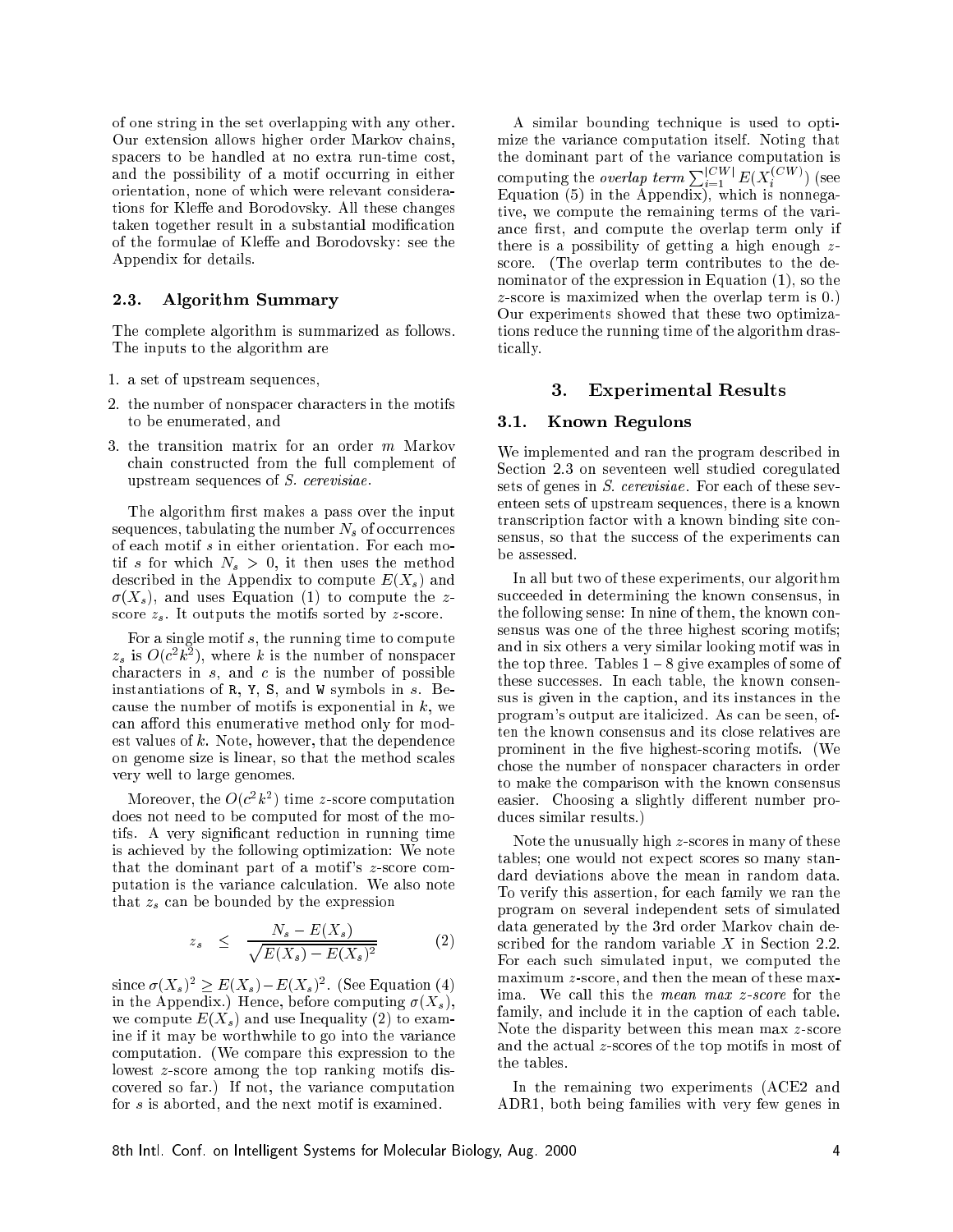| я                   | N. | $z$ . |
|---------------------|----|-------|
| TCANNNNNNACG        | 27 | 9.67  |
| TCRNNNNNNACG        | 34 | 9.36  |
| YCANNNNNNACG        | 34 | 8.58  |
| <b>TCANNNNNNWCG</b> | 37 | 8.39  |
| <b>YCANNNNNNWCG</b> | 52 | 831   |

Table 1: Five highest s
oring motifs for the 19 gene family ABF1, whose known onsensus is TCANNNNN NACH  $\overline{z}$  and  $\overline{z}$  and  $\overline{z}$  and  $\overline{z}$  and  $\overline{z}$  and  $\overline{z}$  and  $\overline{z}$  and  $\overline{z}$  and  $\overline{z}$  and  $\overline{z}$  and  $\overline{z}$  and  $\overline{z}$  and  $\overline{z}$  and  $\overline{z}$  and  $\overline{z}$  and  $\overline{z}$  and z-s
ore on simulated data : 6.37

|                   |   | $z_{\mathcal{\triangle}}$ |
|-------------------|---|---------------------------|
| $\it CACGTGG$     | З | 16.75                     |
| CCGCNNNNNNNNNTGCC | 3 | 16.66                     |
| $\it CACGTGSG$    | 4 | 16.56                     |
| CCGGNNNNCGGC      | 2 | 16.36                     |
| CACGTGGR          | Б | 16.34                     |

Table 5: Five highest s
oring motifs for the 5-gene family PHO, whose known consensus is GCACGTGGG or GCACGTTTT (Oshima, Nobuo, & Harashima 1996). Mean max z-s
ore on simulated data: 16.0

| я                        | $N\cdot$ | $z_{\circ}$ |
|--------------------------|----------|-------------|
| <i>CGGNNNNNNNNNNNCCG</i> | 28       | 32.72       |
| CGGNNNNNNNNNNNSCG        | 31       | 28.72       |
| CGGNNNNNNNNNNNCSG        | 28       | 26.03       |
| CGGNNNNNNNNNNNCCS        | 28       | 25.52       |
| <i>CGGNNNNNNNNNNNYCG</i> | 29       | 25 13       |

Table 2: Five highest s
oring motifs for the 6 gene family GAL4, whose known onsensus is CGGNNNNNNNNNNNCCG (Zhu & Zhang 1999). Mean max z-s
ore on simulated data : 6.84

| S              | N. | $z_{\bullet}$ |
|----------------|----|---------------|
| ACGCGT         | 26 | 19.24         |
| A CGC GW       | 35 | 17.63         |
| <i>ACGCGY</i>  | 30 | 15.74         |
| ACGSGT         | 30 | 14.39         |
| <i>CGCGT</i> Y | 31 | 14.38         |

Table 3: Five highest s
oring motifs for the 12-gene family MCB, whose known consensus is ACGCGT [Chris Roberts, personal communication]. Mean max z-s
ore on simulated data: 6.48

| .S       | N. | $z$ . |
|----------|----|-------|
| TCCGYGGA | 14 | 38.02 |
| TCCGCGGA | 8  | 34.16 |
| TCCRYGGA | 20 | 33.53 |
| TCCGYGGR | 15 | 32.02 |
| TCCRCGGR | 15 | 31.81 |
|          |    |       |

Table 4: Five highest s
oring motifs for the 7-gene family PDR3, whose known consensus is TCCGYGGA (Zhu & Zhang 1999). Mean max z-s
ore on simulated data: 14.32

| .S             | N. | $z_{\bullet}$ |
|----------------|----|---------------|
| CACGAAA        | 10 | 15.92         |
| CCGNNNNCGGA    | 4  | 15.11         |
| <i>CRCGAAA</i> | 12 | 14.95         |
| <i>CWCGAAA</i> | 12 | 13.37         |
| CGTNNNNNNCGCA  | Δ  | 13 21         |

Table 6: Five highest s
oring motifs for the 3-gene family SCB (or SWI), whose known onsensus is CNCGAAA (Zhu & Zhang 1999). Mean max z-s
ore on simulated data: 10.98

|                | N.  | $z_{\rm c}$ |
|----------------|-----|-------------|
| TGAAA CA       | 15  | 9.17        |
| AACNNNNNNNWRAC | クク  | 8.91        |
| TGAAA CR       | 18. | 8.61        |
| TRA A A CA     | 23  | 8.59        |
| TRAAWCA        | 30. | 8.35        |

Table 7: Five highest s
oring motifs for the 9-gene family STE12, whose known onsensus is TGAAACA [Chris Roberts, personal communication]. Mean max z-s
ore on simulated data: 8.9

| 23.63 |
|-------|
| 20.33 |
| 20.07 |
| 19.28 |
| 18.87 |
|       |

Table 8: Five highest s
oring motifs for the 11-gene family MET, whose known onsensus is TCACGTG or AAAACTGTGG (van Helden, Andre, & Collado-Vides 1998). Mean max z-s
ore on simulated data: 8.26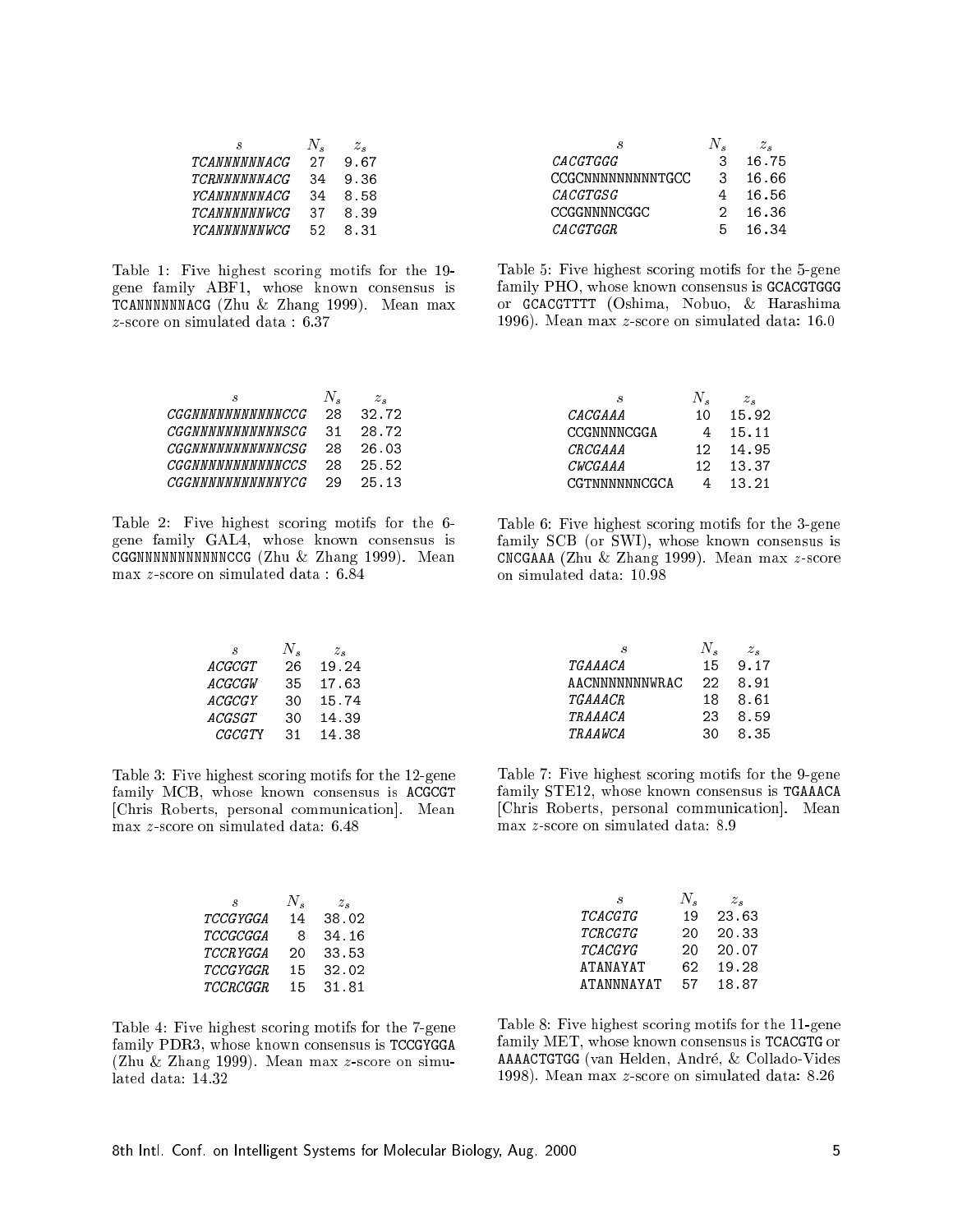| .S             | N.  | $z_{\bullet}$ |
|----------------|-----|---------------|
| A CGCGT        | 104 | 34.88         |
| A CGCGW        | 149 | 34.02         |
| A CGCGY        | 121 | 28.57         |
| <b>RCGCGW</b>  | 172 | 26.77         |
| <i>CGCGT</i> Y | 119 | 24.63         |

Table 9: Five highest s
oring motifs for the 57-gene cluster CLN2 (Spellman *et al.* 1998). The cluster is regulated by MCB, SCB and the binding site could be WCGCGW (MCB) or CNCGAAA (SCB) (Zhu & Zhang 1999). See also Table 3.

them), the known onsensus was in the top twenty reported motifs.

### 3.2. Coexpressed Gene Clusters

We also ran our program on eight of the coexpressed gene lusters dis
overed by Spellman et al. (1998) and Tavazoie et al. (1999).

Tables  $9 - 12$  summarize the results from the best four of these experiments (three from (Spellman et al. 1998) and one from (Tavazoie et al. 1999)). Again, the top five motifs in each family have very high z-s
ores and mat
h the binding site onsensus of the trans
ription fa
tor believed to regulate the family. In three out of four of these experiments, the authors found a very similar motif. The fourth experiment is on the  $Y'$  cluster from Spellman  $et$ al. (1998), whose regulation is not well understood, and for whi
h the authors reported no striking motif. Table 10 does reveal some very conspicuous and high s
oring motifs. These turn out to be part of a repeated 168 to 173-mer, which occurs in close variations in 18 of the 31 upstream regions.

#### 4. Future Work

The results of our approa
h have been most promising. There are several issues and aspe
ts that warrant further research:

- The urrent motif hara
terization is still limited. In some true binding sites, spa
ers may not be entered, or there may be more than one run of spa
ers. We do not handle su
h motifs yet.
- We are investigating how mu
h of the work done in the enumerative loop of the algorithm can be moved to the prepro
essing step, before the oregulated gene sequen
es are input. We believe the program can be made much faster this way. way. We have a set of the set of the set of the set of the set of the set of the set of the set of the set of the set of the set of the set of the set of the set of the set of the set of the set of the set of the set of th
- The accuracy of the results could be improved by filtering out well known repeats from the upstream regions of the genes before running our tool on them.

| Я              | N.  | $z_{\bullet}$ |
|----------------|-----|---------------|
| GACGNNNNNNGGAC | 23  | 56.33         |
| CTGCNNNNNGCAG  | 36  | 55.85         |
| GCAGNNNCTGC    | 36  | 55.67         |
| CAGANTCTG      | 36. | 51.93         |
| CAGANNCTGC     | 36. | 50 29         |

Table 10: Five highest s
oring motifs for the 31 gene cluster Y' (Spellman *et al.* 1998). The regulator and binding site for the luster are unknown.

| .S        | N.  | $z_{\mathcal{\triangle}}$ |
|-----------|-----|---------------------------|
| RARCCAGC  | 23  | 14.82                     |
| ARCCAGCA  | 17  | 13.75                     |
| ARCCAGCR  | 20  | 12.94                     |
| RRCCAGCA  | 20  | 12.33                     |
| ARAANAARA | 138 | 12.23                     |

Table 11: Five highest s
oring motifs for the 27 gene luster SIC1 (Spellman et al. 1998). The cluster is regulated by  $\frac{\text{Swi5p}}{\text{Ace2p}}$  and the binding site is believed to be RRCCAGCR.

| S.            | N.  | $z_{s}$ |
|---------------|-----|---------|
| A CGCGW       | 51  | 10.19   |
| ACGCGT        | 32  | 9.77    |
| <i>CGCGTY</i> | 49  | 9.02    |
| A CGCGW       | 175 | 29.87   |
| ACGCGT        | 114 | 28.77   |
| RCGCGW        | 207 | 23.48   |
| ACGCGT        | 116 | 29.33   |
| A CGCGW       | 164 | 27.68   |
| A CGCGY       | 140 | 24.51   |

Table 12: Three highest scoring motifs for each of three subsets of the the 186-gene luster 2, whi
h is involved in replication and DNA synthesis (Tavazoie *et al.* 1999). The three subsets mimic the authors' cross-validation experiment. The cluster is regulated by MCB, SCB and the binding site could be WCGCGW (MCB) or CNCGAAA (SCB) (Zhu & Zhang 1999). See also Tables 3 and 9.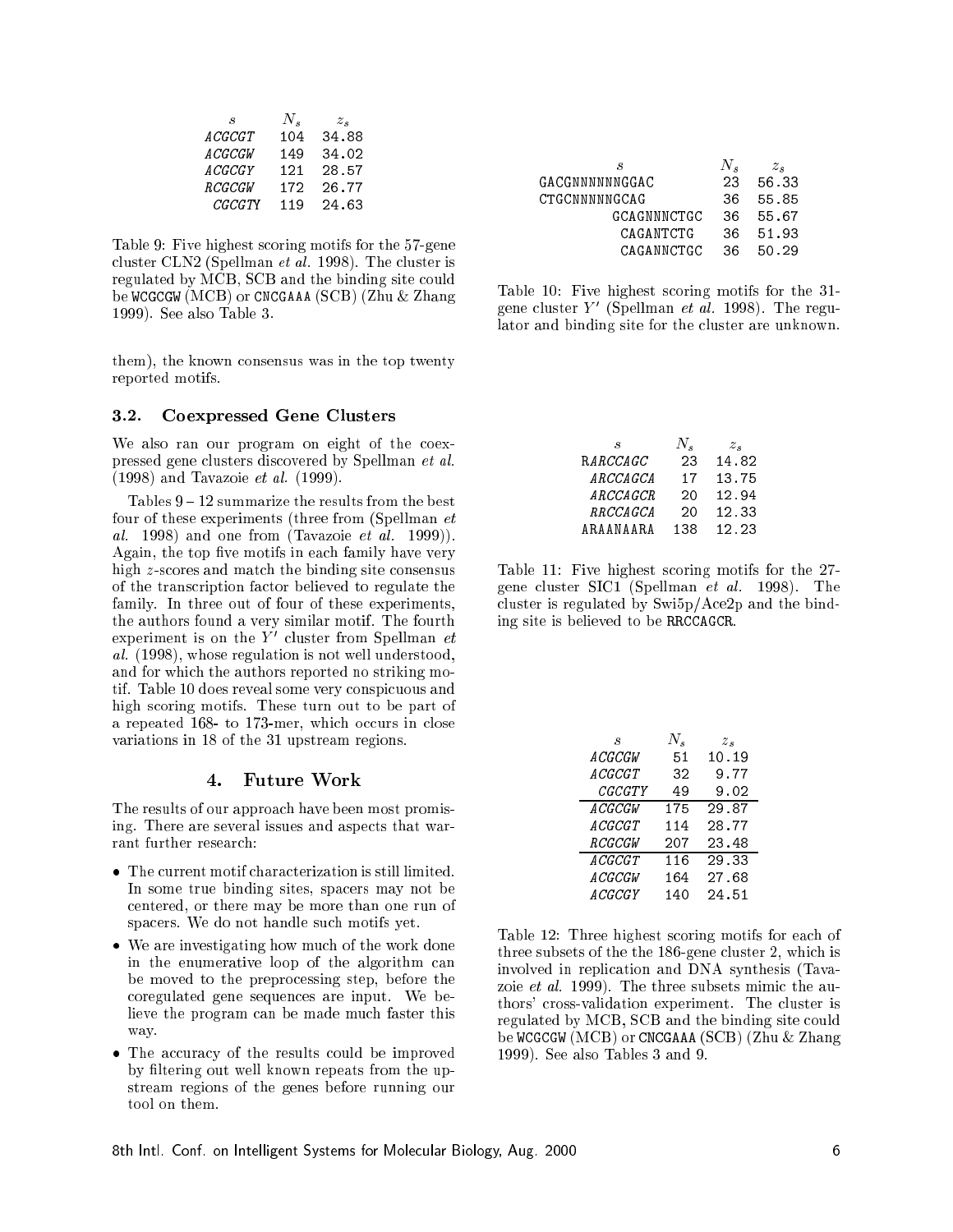- More experiments need to be done to determine a good threshold for significant  $z$ -scores. This threshold should depend on the number of nonspacer characters as well as the size of the input sequen
es.
- We are experimenting with more gene families for which the binding site is not yet known, including families from other eukaryoti genomes.
- In some of the experiments some motifs with very high significance were discovered, but they are not do
umented as binding sites. These motifs need loser examination.

#### A
knowledgments

We thank Linda Breeden and Chris Roberts for sharing their insights on transcription factor binding sites, and Rimli Sengupta for numerous thorough and extremely helpful dis
ussions.

## A. Appendix

This section describes how we compute  $E(X_s)$  and  $\sigma(X_s)$  for a given motif s, when X is a single region of length  $n$ . The motif  $s$  is assumed to be a string of length  $l$  over the alphabet  $\{A, C, G, T, R, Y, S, W, N\}$ . For simplicity, the Markov model assumed here is of 1st order; in Section A.4 the changes necessary to accommodate higher orders are described.

The motif  $s$  is first converted into a set  $W$  of strings, which contains strings of length  $l$  over the alphabet  $\{A, C, G, T, N\}$ , by replacing the R's, Y's, S's, and W's by all possible ombinations of the appropriate bases. Then for each string in  $W$ , its reverse omplement is also added to W. (As a result,  $W$  may be a multiset.) Notice that motif  $s$ occurs at a given position in  $X$  (on either strand) if and only if some string in the set  $W$  occurs at that position.

#### A.1. Number of Occurrences

 $X_s$  is defined as the sum of the number of occurrences (in  $X$ ) of each member of W. (Overlapping instan
es are ounted as separate.) Sin
e palindromes occur twice in  $W$ , we are effectively counting two for each occurrence of every such palindrome. The reason for this is that an occurrence of a palindrome on one strand accounts for two ocurren
es of the motif when both strands are onsidered.

We denote members of W by  $W_i$ , and  $|W|$  by T (
ounting dupli
ate elements as distin
t).

Define  $X_{ij}$ , for  $i \in \{1, 2, \ldots, T\}$  and  $j \in$  $\{1, 2, \ldots, n-l+1\}$ , as a  $0/1$  indicator variable for the occurrence of  $W_i$  at position j, i.e.,

$$
X_{ij} = \left\{ \begin{array}{ll} 1, & \text{if } W_i \text{ occurs at position } j \text{ of } X \\ 0, & \text{otherwise} \end{array} \right. .
$$

Also,

$$
X_{sj} \stackrel{def}{=} \sum_{i=1}^{T} X_{ij},
$$
  

$$
X_i \stackrel{def}{=} \sum_{j=1}^{n-l+1} X_{ij},
$$
  

$$
X_s \stackrel{def}{=} \sum_{i=1}^{T} X_i.
$$

This definition of  $X_s$  is consistent with the definition in Section 2.2.  $X_s$  counts the total number of occurrences of the motif  $s$  in  $X$ , taking both strands into account, and considering the special ase of palindromes also.

(Note that 
$$
X_s
$$
 =  $\sum_{i=1}^{T} X_i$  =  $\sum_{i=1}^{T} \sum_{j=1}^{n-l+1} X_{ij}$  =  $\sum_{j=1}^{n-l+1} \sum_{i=1}^{T} X_{ij}$  =  $\sum_{j=1}^{n-l+1} X_{sj}$ .)

#### $A.2.$ **Expectation**

By definitions and the linearity of expectation, we

$$
E(X_s) = \sum_{i=1}^{T} E(X_i),
$$
  

$$
E(X_i) = \sum_{j=1}^{n-l+1} E(X_{ij}),
$$

$$
E(X_{ij}) = \Pr(X_{ij} = 1) = p_j(a_{i1})p_*(W_i),
$$

where  $p_i(c)$  is the probability of occurrence of base c at position j,  $a_{im}$  is the mth character of string  $W_i$  and  $p_*(W_i)$  is the probability of  $W_i$  starting at any position, given that  $a_{i1}$  occurs at that position.

Assuming  $p_j$  to be a constant independent of j, we can denote  $p_i$  by p and rewrite the formula above as  $E(X_{ij}) = p(a_{i1})p_*(W_i)$ , from which we get

$$
E(X_i) = (n - l + 1)p(a_{i1})p_*(W_i).
$$
 (3)

The assumption that  $p_j$  is independent of j is discussed and justified by Kleffe and Borodovsky (1992). The vector  $p$  is the so-called *stationary dis*tribution of the Markov hain.

We compute  $p_*(W_i)$  by following the Markov chain for  $l-1$  steps starting with  $a_{i1}$ . In following the Markov chain, we have to "skip over" any spacers by using higher powers of the transition matrix (which can be precomputed for efficiency).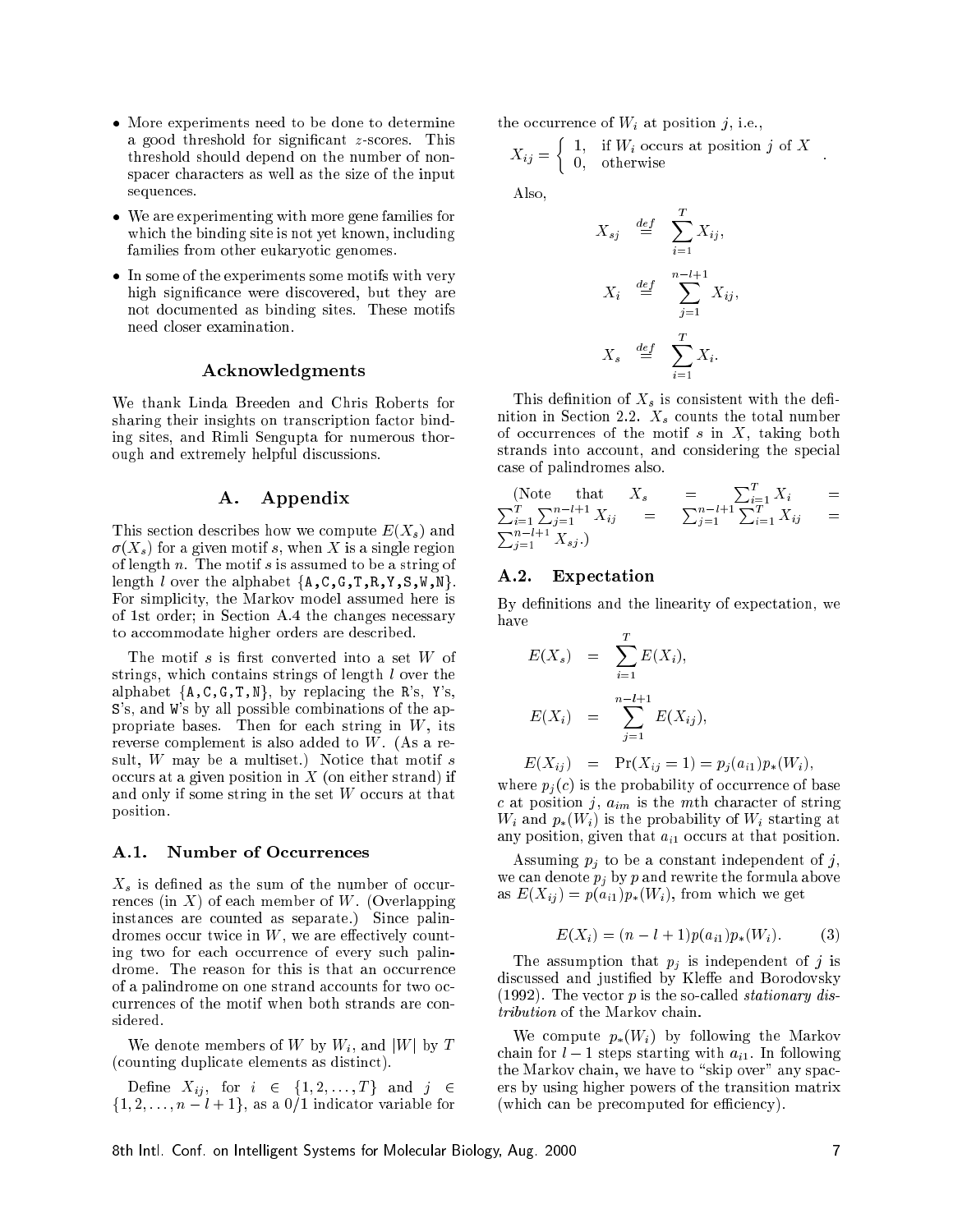### A.3. Varian
e

The variance of  $X_s$  is, by definition,

$$
\sigma(X_s)^2 = E(X_s^2) - E(X_s)^2,
$$

where

$$
E(X_s^2) = E((\sum_{i=1}^{n-l+1} X_{si})^2)
$$
  
= 
$$
\sum_{j=1}^{n-l+1} \sum_{k=1}^{n-l+1} E(X_{sj} X_{sk})
$$
  
= 
$$
\sum_{i=1}^{n-l+1} E(X_{si}^2)
$$
  
+2 
$$
\sum_{j=1}^{n-l+1} \sum_{k=j+1}^{n-l+1} E(X_{sj} X_{sk}).
$$

Let  $B$  be the first summation in this expression, and  $2C$  be the remaining terms. We first consider the term C.

$$
C = \sum_{j=1}^{n-l+1} \sum_{k=j+1}^{n-l+1} E(X_{sj}X_{sk})
$$
  
\n
$$
= \sum_{j=1}^{n-l+1} \sum_{k=j+1}^{j+l-1} E(X_{sj}X_{sk})
$$
  
\n
$$
+ \sum_{j=1}^{n-2l+1} \sum_{k=j+l}^{n-l+1} E(X_{sj}X_{sk})
$$
  
\n
$$
= \sum_{j=1}^{n-l+1} \sum_{k=1}^{l-1} \sum_{i_1=1}^{T} \sum_{i_2=1}^{T} E(X_{i_1,j}X_{i_2,j+k}) + A,
$$

where

$$
A = \sum_{j=1}^{n-2l+1} \sum_{k=j+l}^{n-l+1} E(X_{sj} X_{sk}).
$$

Now let  $CW$  be the set of all overlapping concatenations of pairs of strings from  $W$ . That is,

$$
CW = \{xyz \mid W_{i_1} = xy \text{ and } W_{i_2} = yz, \text{ for some } i_1, i_2, \text{ and nonempty } x, y, z\}.
$$

We denote members of  $CW$  by  $CW_i$ . Like  $W, CW$ an potentially be a multiset.

Also, define

$$
X_{ij}^{(CW)} = \left\{ \begin{array}{ll} 1, & \text{if } CW_i \text{ occurs at position } j \\ 0, & \text{otherwise} \end{array} \right. .
$$

Notice that there is a one-to-one correspondence between

$$
\{(k, i_1, i_2) \mid X_{i_1, j} X_{i_2, j+k} = 1 \text{ and } 0 < k < l\}
$$

and

$$
\{i \mid X_{ij}^{(CW)} = 1\},\
$$

for any j. Note also that the event  $X_{i_1,j}X_{i_2,j+k} = 1$ is identical to the event  $X_{ii}^{(\cup W)} = 1$ , for the corresponding i.

Therefore,

$$
\sum_{k=1}^{l-1} \sum_{i_1=1}^{T} \sum_{i_2=1}^{T} E(X_{i_1,j} X_{i_2,j+k}) = \sum_{i=1}^{|CW|} E(X_{ij}^{(CW)})
$$

where  $|CW|$  denotes the cardinality of CW.

We can thus write

$$
C = \sum_{j=1}^{n-l+1} \sum_{i=1}^{|CW|} E(X_{ij}^{(CW)}) + A
$$
  
= 
$$
\sum_{i} \sum_{j=1}^{n-|CW_i|+1} E(X_{ij}^{(CW)}) + A,
$$

where  $|CW_i|$  denotes the length of the string  $CW_i$ . Let  $X_i^{(\cup W)} = \sum_{i=1}^{n-|\cup W_i|+1} X_{ij}^{(\cup W)}$ . Then we have

$$
\sum_{j=1}^{n-|CW_i|+1} E(X_{ij}^{(CW)}) = E(X_i^{(CW)}),
$$

which can be computed just as any  $E(X_i)$  is computed. (See Equation (3). ) Let  $p^{\scriptscriptstyle \alpha}(c_2|c_1)$  denote the probability of finding the character  $c_2$  k steps (of the Markov chain) after  $c_1$ . Defining  $q = n - 2l + 2$ , we can then write  $C$  as

$$
C = \sum_{i=1}^{|CW|} E(X_i^{(CW)}) + A,
$$

where

$$
A = \sum_{j=1}^{n-2l+1} \sum_{k=j+l}^{n-l+1} E(X_{sj}X_{sk})
$$
  
\n
$$
= \sum_{j=1}^{q-1} \sum_{k=1}^{q-j} \sum_{i_1=1}^{T} \sum_{i_2=1}^{T} E(X_{i_1,j}X_{i_2,k+j+l-1})
$$
  
\n
$$
= \sum_{j} \sum_{k} \sum_{i_1} \sum_{i_2} p_j(a_{i_1,1}) p_*(W_{i_1}) p^k(a_{i_2,1}|a_{i_1,l}) p_*(W_{i_2})
$$
  
\n
$$
= \sum_{i_1} \sum_{i_2} p_*(W_{i_1}) p_*(W_{i_2}) S_{i_1 i_2},
$$

where

$$
S_{i_1i_2} = \sum_{j=1}^{q-1} \sum_{k=1}^{q-j} p^k (a_{i_2,1} | a_{i_1,l}) p_j(a_{i_1,1}).
$$

By imitating the omputation shown in the proof of Theorem 1 in Kleffe and Borodovsky (1992),

8th Intl. Conf. on Intelligent Systems for Molecular Biology, Aug. 2000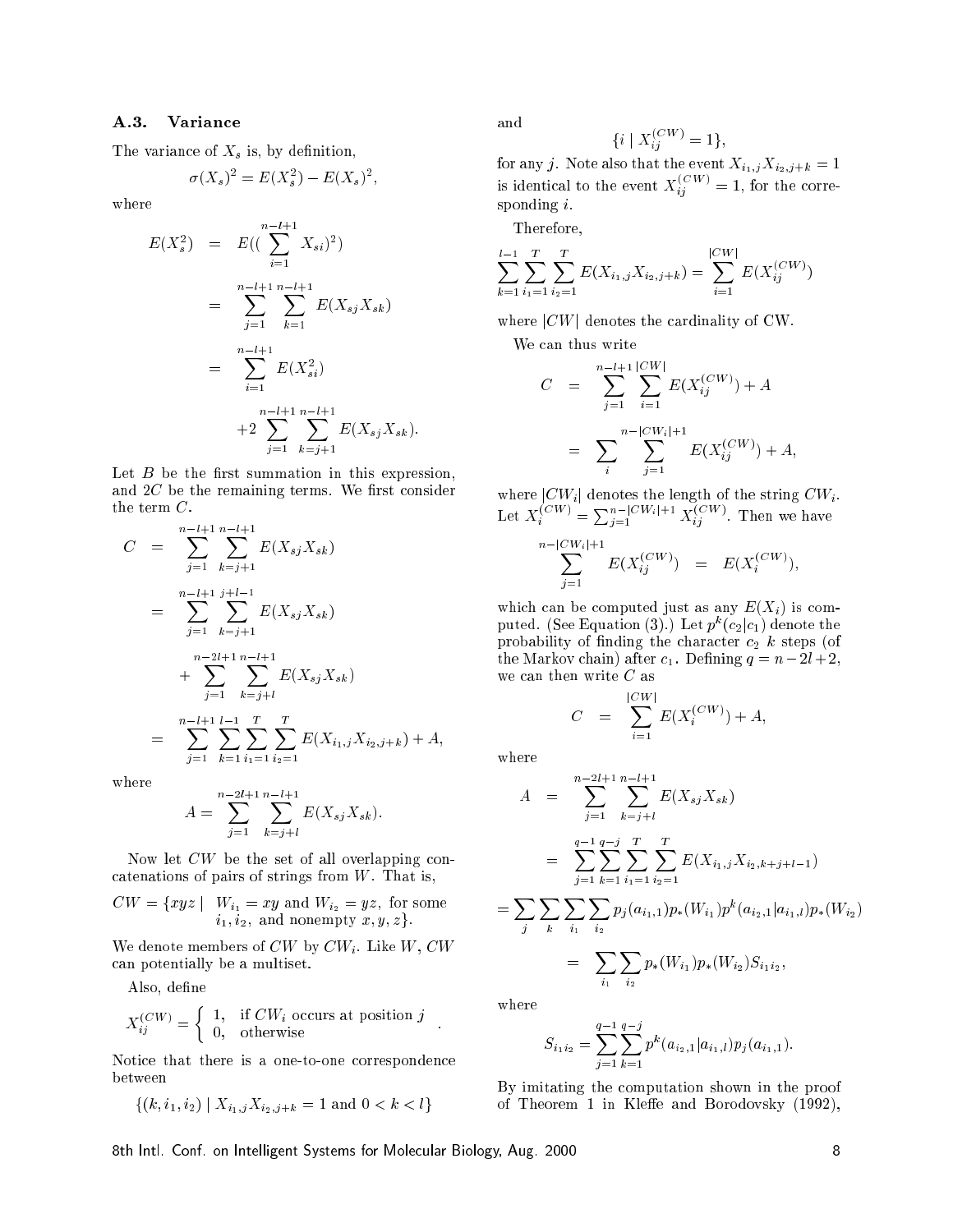and making appropriate approximation (repla
ing a certain power series sum by its asymptotic limit, as explained in Kleffe and Borodovsky  $(1992)$ , we finally get

$$
S_{i_1 i_2} = p(a_{i_1,1}) \{ \frac{q(q+1)}{2} p(a_{i_2,1}) - (q-1) \mathbf{e}'_{\mathbf{a}_{i_1 1}} \mathbf{Q} \mathbf{P} \mathbf{e}_{\mathbf{a}_{i_2 1}} - \mathbf{e}'_{\mathbf{a}_{i_1 1}} \mathbf{Q} \mathbf{P}^2 \mathbf{Q} \mathbf{e}_{\mathbf{a}_{i_2 1}} \}.
$$

Here,  $e_{a_{i_1}}$  and  $e_{a_{i_2}}$  are elementary unit vectors of length 4 that have a 1 in the position orresponding to the last character of  $W_{i_1}$  and the first character of  $W_{i_2}$  respectively, **P** is the 4  $\times$  4 and  $\mathbf{Q}$  is  $(\mathbf{P} - \mathbf{I} - \mathbf{1}\mathbf{p}')^{-1}$ , as defined in Kleffe and Borodovsky (1992). (The notations **e** and **p** denote the transpose of those ve
tors, and the ve
tor 1 is the column vector with all 1s.)

Now consider the term  $B$  defined earlier.

$$
B = \sum_{j=1}^{n-l+1} E(X_{sj}^2)
$$
  
\n
$$
= \sum_{j} E(\sum_{k=1}^{T} X_{kj}^2 + \sum_{q=1}^{T} \sum_{r \neq q} X_{qj} X_{rj})
$$
  
\n
$$
= \sum_{j} \sum_{k} E(X_{kj}^2) + \sum_{j} \sum_{q} E(\sum_{r \neq q} X_{qj} X_{rj})
$$
  
\n
$$
= \sum_{j} \sum_{k} E(X_{kj}) + \sum_{j} \sum_{q} E(\sum_{r \neq q} X_{qj} X_{rj}).
$$

To simplify the second term, when  $r \neq q$ ,

- $X_{q,i}X_{r,i} = 1$  if  $W_q$  and  $W_r$  are strings that can both be instantiated at position  $j$ , and
- $X_{qj}X_{rj} = 0$  otherwise.

The simplest case in which  $X_{qj}X_{rj} = 1$  is when  $W_q$  and  $W_r$  are two copies of the same palindrome, and it occurs starting at position  $j$ . An example of the more general case is the motif  $s =$  AASANNSTT. Two of its four instantiations in W would be

$$
W_1 = \texttt{AACANNCTT}
$$

$$
W_2 = \texttt{AAGANNGTT}.
$$

The reverse complement of  $W_1$  would then also be added to  $W$ , namely

$$
W_5 = \text{AAGNNTGTT}.
$$

Now it is possible for both  $W_2$  and  $W_5$  to be instantiated starting at position j, even though  $W_2$ and  $W_5$  are not identical. We will say that  $W_2$  and  $W_5$  can be superimposed.

If  $W_q$  and  $W_r$  can be superimposed, with  $r \neq q$ , then they annot both be instan
es of the motif

s, or both be reverse complements of instances of s. Hence, for every q, there is at most one  $r \neq q$ such that  $W_q$  and  $W_r$  can be superimposed. Let PAL be the set of indices q such that  $W_q$  can be superimposed with  $W_r$ , for some  $r \neq q$ .

Rather than checking all pairs in  $W$  to find which can be superimposed, it is more efficient to identify su
h pairs dire
tly from the motif s. This is easily done by reading s from both ends at once. For each pair of superimposable strings  $W_q$  and  $W_r$ so identied, it is also easy to determine the most general common instantiation  $P_q$  of both  $W_q$  and  $W_r$ . For the example strings  $W_2$  and  $W_5$  above,  $P_2 = P_5 = \texttt{AAGANTGTT}.$  For  $q \in PAL$ , let

$$
Y_{qj} = \left\{ \begin{array}{ll} 1, & \text{if } P_q \text{ occurs at position } j \\ 0, & \text{otherwise} \end{array} \right. .
$$

and

$$
Y_q = \sum_{j=1}^{n-l+1} Y_{qj}.
$$

Then we an write

$$
B = \sum_{j=1}^{n-l+1} \sum_{k=1}^{T} E(X_{kj}) + \sum_{j=1}^{n-l+1} \sum_{q \in PAL} E(Y_{qj})
$$
  
= 
$$
E(X_s) + \sum_{q \in PAL} E(Y_q).
$$

 $E(Y_a)$  can be computed just as any  $E(X_i)$  is computed, using Equation (3).

In summary, the variance of  $X_s$  can be obtained from the following set of formulae:

$$
\sigma(X_s)^2 = E(X_s^2) - E(X_s)^2,
$$
  
\n
$$
E(X_s^2) = B + 2C,
$$
  
\n
$$
B = E(X_s) + \sum_{q \in PAL} E(Y_q),
$$
\n(4)

$$
C = \sum_{i=1}^{|CW|} E(X_i^{(CW)}) + A,\tag{5}
$$

$$
A = \sum_{i_1=1}^T \sum_{i_2=1}^T p_*(W_{i_1}) p_*(W_{i_2}) S_{i_1 i_2},
$$

$$
S_{i_1 i_2} = p(a_{i_1,1}) \{ \frac{q(q+1)}{2} p(a_{i_2,1}) -
$$

$$
(q-1) \mathbf{e}_{\mathbf{a}_{i_1 1}}' \mathbf{Q} \mathbf{P} \mathbf{e}_{\mathbf{a}_{i_2 1}} -
$$

$$
\mathbf{e}_{\mathbf{a}_{i_1 1}}' \mathbf{Q} \mathbf{P}^2 \mathbf{Q} \mathbf{e}_{\mathbf{a}_{i_2 1}} \}.
$$

#### $A.4.$ Higher Order Markov Model

This section outlines how to extend the calculations above to handle higher order Markov hains. In the

8th Intl. Conf. on Intelligent Systems for Molecular Biology, Aug. 2000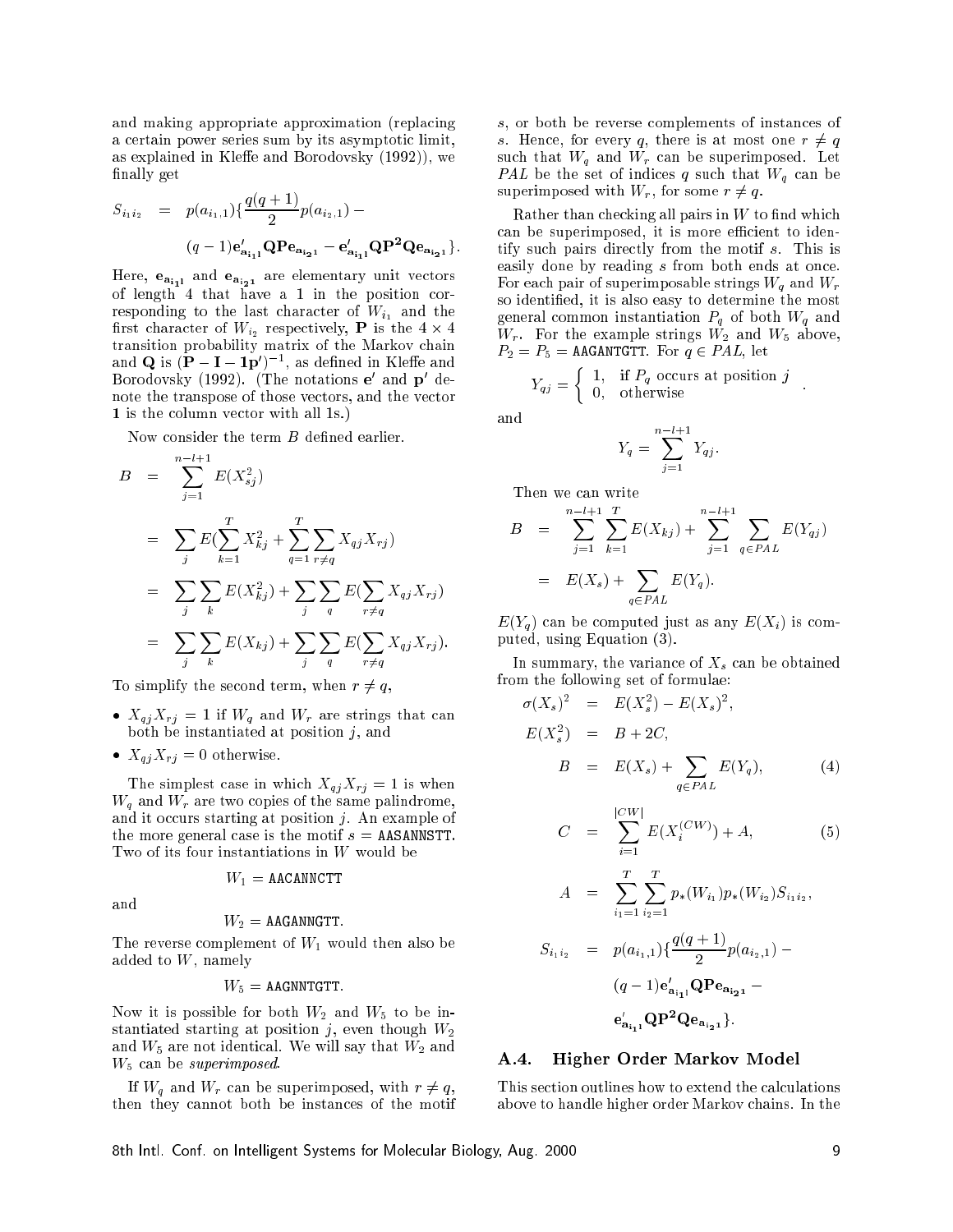expectation calculations of Section A.2,  $p_i(c)$  now denotes the probability of occurrence of the  $m$ -mer c at position j,  $a_{i1}$  in Equation (3) is now the first m-mer of  $W_i$ , and  $p_*(W_i)$  is computed, as before, by following the Markov chain, starting with  $a_{i1}$ . The transition matrix  ${\bf P}$  is now a  $4^m \times 4^m$  matrix, where the rows and olumns are indexed by the possible *m*-mers, and  $P_{ij}$  is the probability that the *m*-mer j starts at position  $t + 1$ , given that the m-mer i starts at position  $t$ . Thus, each row in **P** has at most 4 nonzero entries.

The variance calculations given in Section A.3 remain the same, except for  $S_{i_1 i_2}$ , which depends on *m*. For the case  $m = 3$  used in our experiments, it is given by

$$
S_{i_1 i_2} = p(a_{i_1,1}) \{ \frac{q(q+1)}{2} p(a_{i_2,1}) - (q-1) e'_{a_{i_1,1}} \mathbf{Q} \mathbf{P}^3 e_{a_{i_2,1}} -
$$

$$
e'_{a_{i_1,1}} \mathbf{Q} \mathbf{P}^2 \mathbf{Q} \mathbf{P}^2 e_{a_{i_2,1}} \}.
$$

#### Referen
es

Bailey, T. L., and Elkan, C. 1995. Unsupervised learning of multiple motifs in biopolymers using expectation maximization. Machine Learning  $21(1{-}2):51{-}80$ .

Blaiseau, P.-L.; Isnard, A.-D.; Surdin-Kerjan, Y.; and Thomas, D. 1997. Met31p and Met32p, two related zinc finger proteins, are involved in trans
riptional regulation of yeast sulfur amino acid metabolism. Molecular and Cellular Biology 17(7):3640-3648.

Brazma, A.; Jonassen, I.; Vilo, J.; and Ukkonen, E. 1998. Predicting gene regulatory elements in silico on a genomic scale. Genome Research 15:1202-1215.

Chu, S.; DeRisi, J.; Eisen, M.; Mulholland, J.; Botstein, D.; Brown, P. O.; and Herskowitz, I. 1998. The trans
riptional program of sporulation in budding yeast. Science 282:699-705.

DeRisi, J. L.; Iyer, V. R.; and Brown, P. O. 1997. Exploring the metabolic and genetic control of gene expression on a genomic scale. Science

Feller, W. 1993. An Introduction To Probability Theory And Its Appli
ations, volume 1. Wiley Easter Limited, third edition.

Fraenkel, Y. M.; Mandel, Y.; Friedberg, D.; and Margalit, H. 1995. Identification of common motifs in unaligned DNA sequen
es: appli
ation to Es
heri
hia oli Lrp regulon. Computer Appli
ations in the Biosciences  $11(4)$ : 379-387.

Galas, D. J.; Eggert, M.; and Waterman, M. S. 1985. Rigorous pattern-re
ognition methods for DNA sequences: Analysis of promoter sequences from Escherichia coli. Journal of Molecular Biol $ogy 186(1):117–128.$ 

Guibas, L. J., and Odlyzko, A. M. 1981. String overlaps, pattern mat
hing, and nontransitive games. Journal of Combinatorial Theory, Series A 30:183-208.

Hertz, G. Z., and Stormo, G. D. 1999. Identifying DNA and protein patterns with statistically significant alignments of multiple sequences. *Bioin* $formatics 15(7/8): 563-577.$ 

Jones, E. W.; Pringle, J. R.; and Broa
h, J. R., eds. 1992. The Molecular and Cellular Biology of the Yeast Saccharomyces: Gene Expression. Cold Spring Harbor, NY: Cold Spring Harbor Press.

Kleffe, J., and Borodovsky, M. 1992. First and second moment of ounts of words in random texts generated by Markov hains. Computer Appli
ations in the Biosciences  $8(5)$  433-441.

Lawrence, C. E., and Reilly, A. A. 1990. An expectation maximization (EM) algorithm for the identification and characterization of common sites in unaligned biopolymer sequences. Proteins: Structure, Function, and Genetics 7:41-51.

Lawren
e, C. E.; Alts
hul, S. F.; Boguski, M. S.; Liu, J. S.; Neuwald, A. F.; and Wootton, J. C. 1993. Dete
ting subtle sequen
e signals: a Gibbs sampling strategy for multiple alignment. Science 262:208-214.

Leung, M.-Y.; Marsh, G. M.; and Speed, T. P. 1996. Over- and underrepresentation of short DNA words in herpesvirus genomes. Journal of  $Computational Biology 3(3):345–360.$ 

Mai, B., and Breeden, L. 1997. Xbp1, a stressinduced transcriptional repressor of the Saccharomyces cerevisiae Swi4/Mbp1 family. Molecular and Cellular Biology  $17(11):6491{-}6501$ .

M
Inerny, C. J.; Partridge, J. F.; Mikesell, G. E.; Creemer, D. P.; and Breeden, L. L. -1997. A novel M
m1-dependent element in the SWI4, CLN3, CDC6, and CDC47 promoters a
tivates  $M/G_1$ -specific transcription. Genes & Develop $ment$  11:1277-1288.

Nicodème, P.; Salvy, B.; and Flajolet, P. 1999. Motif statistics. Technical Report RR-3606, IN-RIA Rocquencourt.

Nurrish, S. J., and Treisman, R. 1995. DNA binding specificity determinants in MADS-box transcription factors. Molecular and Cellular Biology 15:4076-4085.

Oshima, Y.; Nobuo, O.; and Harashima, S. 1996. Regulation of phosphatase synthesis in Saccharomyces cerevisiae  $-$  a review. Gene 179:171-177.

Régnier, M. 1998. A unified approach to word statistics. In *RECOMB98*: Proceedings of the Sec